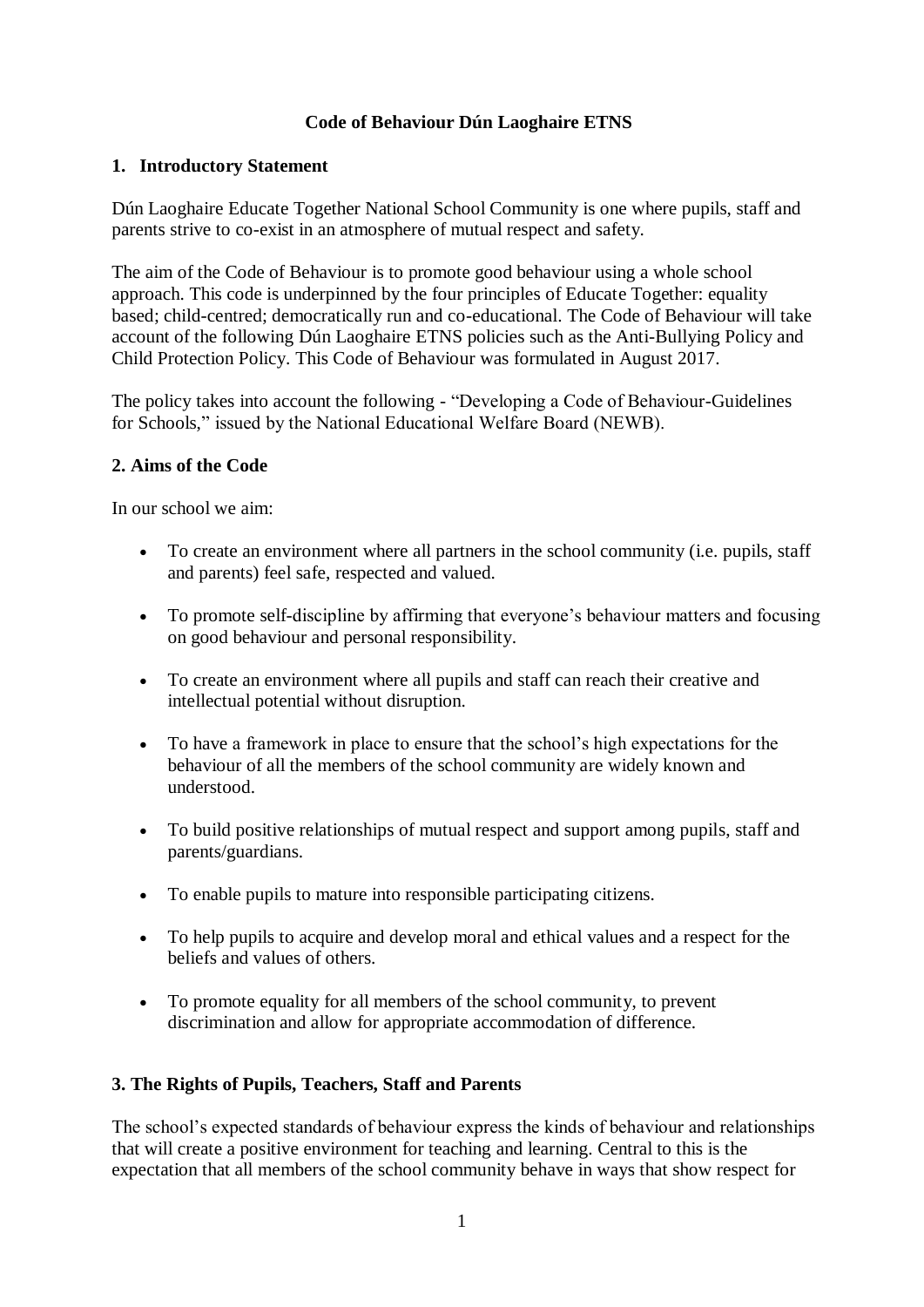others and that they have an understanding of their rights and responsibilities in relation to the Code of Behaviour as outlined below.

# **3.1. Pupils' Rights**

Pupils have the right:

- To be educated in a safe, happy and secure environment.
- To grow intellectually, emotionally, morally, spiritually and physically with an understanding of special needs and difference.
- To be treated as an individual with due respect and regard for others within the school community.
- To be listened to.
- To express their emotions, doubts and beliefs.
- To be free from all forms of abuse, whether physical, emotional, mental or sexual.
- To receive information about topics and concerns affecting their lives including information on the Code of Behaviour.

# **3.2 Teachers' Rights**

Teachers have the right:

- To educate in an environment free from disruption.
- To be respected and held in proper esteem.
- To full and open communication with parents.
- To information on the pupil, their family background and access to parents when necessary.
- To voice concerns about the pupil's safety, behaviour and academic progress.
- To expect backup, support and co-operation from parents and other members of staff for their work.
- To confidentiality.
- To be listened to.
- To appeal to a higher authority, e.g. Board of Management, Department of Education  $\&$ Science, Union.
- To receive adequate facilities and resources appropriate to their teaching duties.

# **3.3. Staff Rights**

Staff have the right:

- To work in an environment free from disruption
- To be respected and held in proper esteem.
- To voice concerns about the pupil's safety and behaviour.
- To expect backup, support and co-operation from parents and other members of staff for their work.
- To confidentiality.
- To be listened to.
- To appeal to a higher authority, e.g. Board of Management, Department of Education  $\&$ Science, Union.
- To receive adequate facilities and resources appropriate to their duties.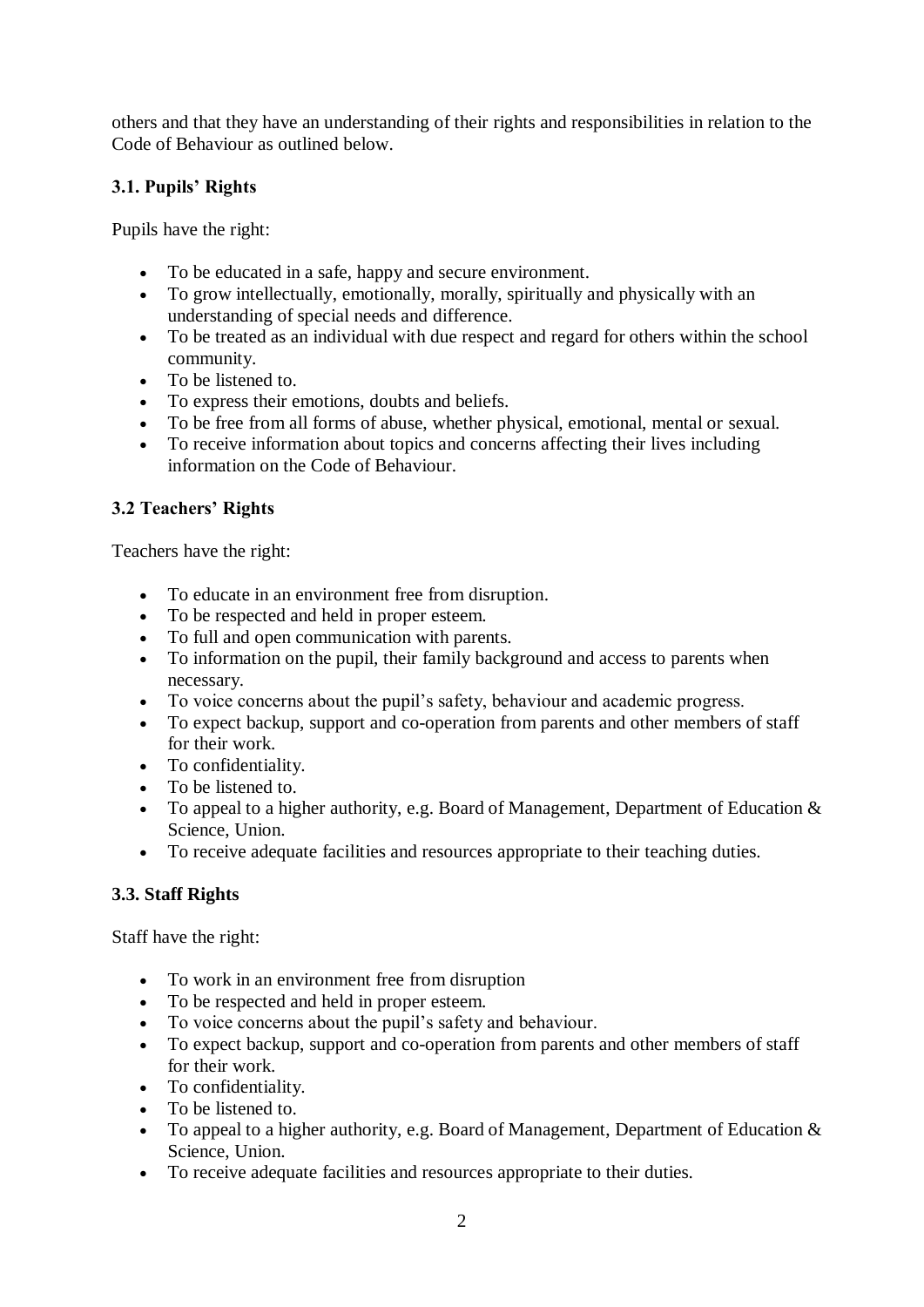# **3.4. Parents' Rights**

Parents/Guardians have the right:

- To informative communication with and access to the Teacher/Principal.
- To respect, understanding and confidentiality.
- To updates on the progress of the pupil/pupils.
- To be listened to.
- To be consulted about disciplinary action at an early stage.
- To appeal to a higher authority, e.g. Board of Management, Department of Education & Science.
- To have access to the Code of Behaviour of the school.

## **4. Responsibilities of Pupils, Teachers, Staff and Parents**

## **4.1. Pupils' responsibilities**

Pupils are responsible for:

- Their class work and homework.
- Knowing and complying with school and class rules.
- Their behaviour in class and on the school premises.
- Their belongings.
- Their classroom.
- School property.
- Their environment.
- Playing safely.
- Not excluding others from their games.
- Helping and caring for others, in particular the younger pupils in the school
- Behaving in accordance with the Code of Behaviour at all times including when representing the school and on school outings.

## **4.2. Teachers' responsibilities**

Teachers are responsible for:

- The pupils in their care.
- Creating a positive atmosphere/environment for learning.
- Being firm and fair.
- Promoting a culture and practice of equality which values all children equally.
- Being prepared for class work.
- Giving attention to all pupils.
- Communicating with parents on issues concerning their child's learning and behaviour.
- Having positive expectations for pupils.
- Ensuring opportunities for disruption are minimised.
- Assigning, checking and correcting homework in accordance with the Homework Policy.
- Informing pupils what is expected from them in terms of behaviour.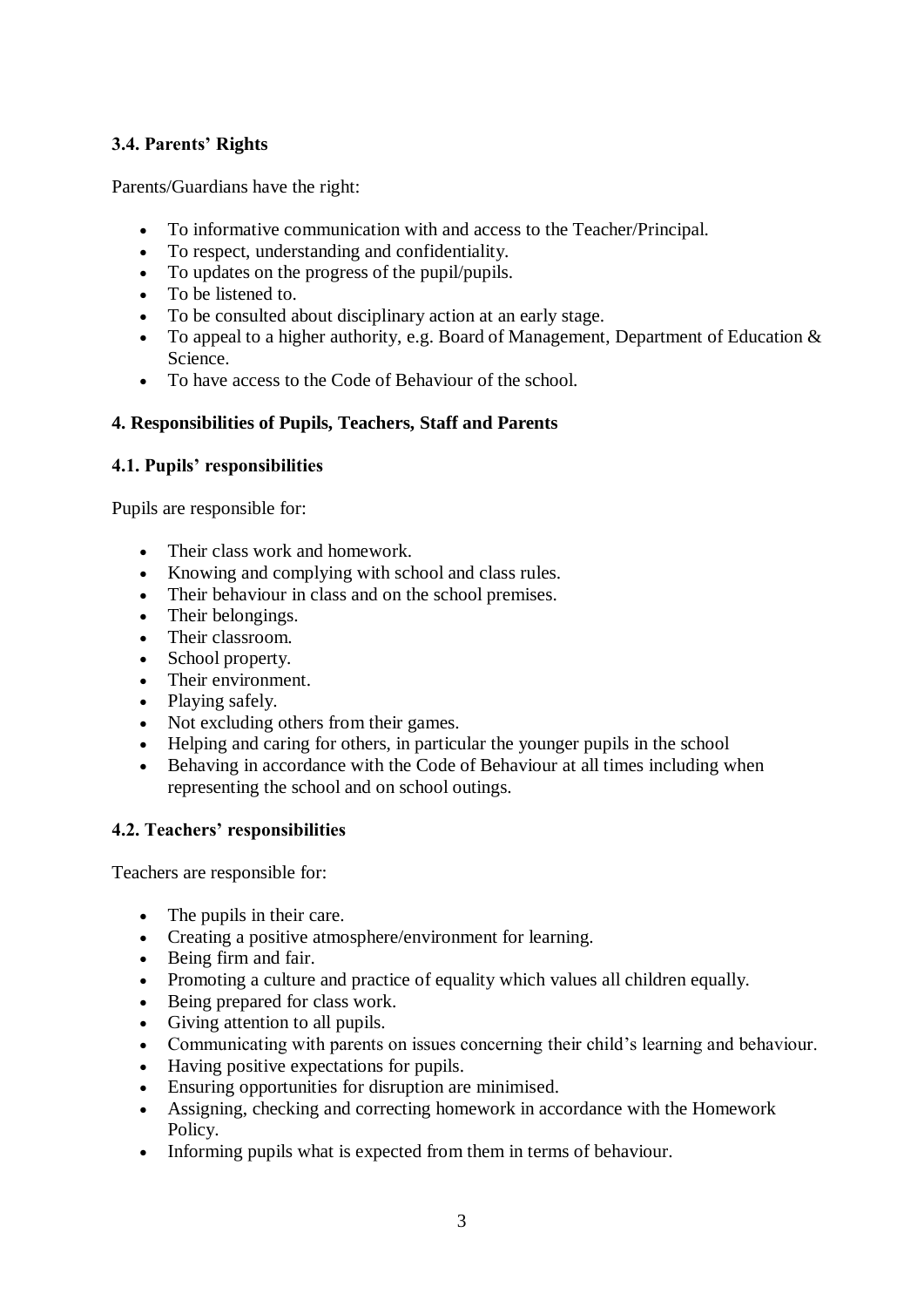# **4.3. Staff responsibilities**

Staff are responsible for:

- Pupils in their care
- Assisting in the creation of a positive atmosphere and environment for learning.
- Participating in the culture and practice of equality which values all children equally.
- Having positive expectations for pupils.

#### **4.4. Parents' responsibilities**

Parents/Guardians are responsible for:

- Providing firm guidance and positive role models to pupils.
- Pupil's behaviour in school.
- Becoming involved in their child's learning.
- Ensuring homework is completed.
- Ensuring pupils come on time to school.
- Ensuring pupils have had adequate rest and nourishment.
- Keeping in touch with school about all aspects of pupil's learning, progress and behaviour.
- Communicating to school/teacher any problems which might affect pupil's learning.
- Ensuring pupils comply with all school policies.

#### **5. Pupils with Special Needs**

While all pupils in the school are subject to the school's code of behaviour, some pupils come to school with special educational needs. Staff at Dún Laoghaire Educate Together have an appreciation and awareness of these complex and individual needs. These needs are taken into account during the implementation of the school's Code of Behaviour. Where a pupil with special needs is in breach of the school's Code of Behaviour the teachers will use their professional judgment in relation to regularity and level of sanctions. While teachers must be seen to be fair in the eyes of other pupils who may have exhibited the same type of misdemeanours, they may also show leniency in relation to pupils with specific learning/behavioural difficulties. Parents/Guardians of these pupils will be kept informed of their child's behaviour on a regular basis and may be requested to work with the school in devising effective strategies to help the pupil to improve his/her behaviour. The devising of such strategies may also entail contacting and meeting with relevant out of school agencies.

## **6. Strategies for Promoting Good Behaviour**

Here in Dún Laoghaire ETNS we believe that promoting good behaviour is the main goal of our Code of Behaviour. As part of this the school community are committed to actively promoting a happy atmosphere and positive school environment. This includes practices and strategies to affirm and encourage positive behaviour. We believe that as adults and we have a greater capacity to develop good relationships with pupils and a greater responsibility for these relationships. As a school community we value and promote mutually respectful relationships which balance warmth and empathy with objectivity, professional detachment, fairness and consistency. The day-to-day excellence of classroom teaching and school management will enable most pupils to behave in ways that support their own learning and development.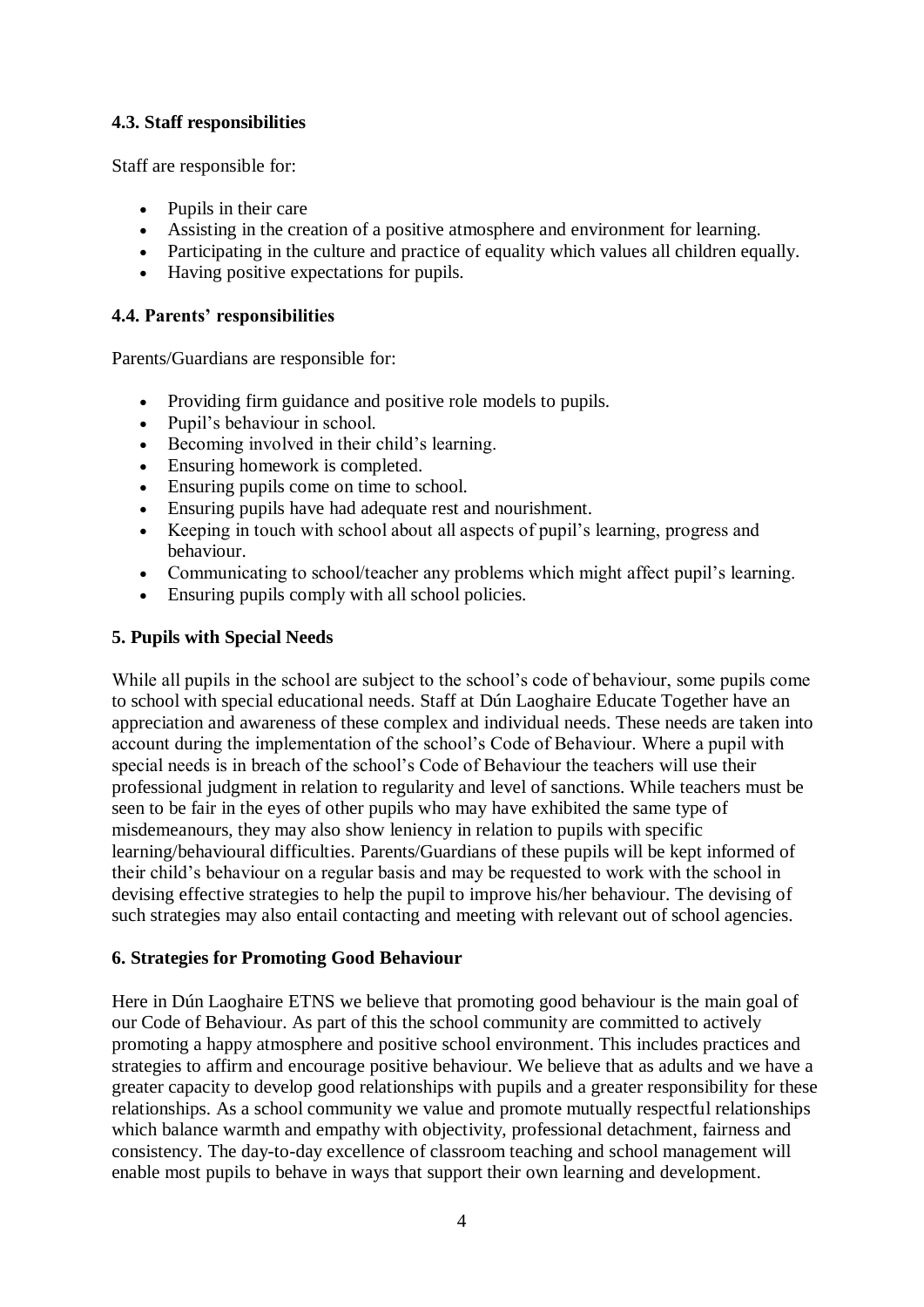Teachers and other school staff also need a range of strategies for promoting and encouraging good behaviour at class and school level.

# **6.1. School strategies for promoting good behaviour**

The following is a list of some *whole school strategies*:

- Exploring with pupils their rights and responsibilities.
- Employing a variety of age appropriate strategies within the classroom setting that take into account the needs of all pupils (See below).
- Using the curriculum, in particular the Learn Together Programme and SPHE, we enable the pupils to understand why the code is important and their part in making it work. We also enable them to see that the code works in a fair way.
- Focusing on and promoting specific themes within the curriculum e.g. good manners, friendship, buddy systems, relationships and how pupils treat each other.
- Using reward systems both in a whole school and classroom setting (See below).
- Setting standards for pupil behaviour that incorporate high expectations and ensuring that they are clear, consistent and widely understood.
- Promoting positive relationships with parents to encourage effective learning and good behaviour.
- Adults modelling the behaviour that is expected from pupils.
- Engaging in positive everyday interactions between staff and pupils.
- Maintaining good school and class routines (See below).
- Helping pupils themselves to recognise and affirm good learning behaviour.
- Recognising and giving positive feedback about behaviour.
- Giving our pupils responsibility in daily activities in the school.
- Setting clear boundaries and rules for pupils
- Involving pupils in the preparation of the school rules.
- Involving pupils in the preparation of classroom rules and class charters at the beginning of each school year.
- Using displays throughout the school to visually reinforce good behaviour.

The following is a list of Suggested *Classroom strategies* for encouraging good behaviour:

- Golden rules (See below)
- Circle time
- Pupils are involved in setting up class charters based on school rules and understand why these rules need to be enforced
- Creating time to listen and discuss issues with pupils
- Teaching of rules and responsibilities
- Reinforcement of rules
- Class routines
- Teaching of good manners
- Individual Behaviour Plan where appropriate
- Individual Reward systems
- Home/School Behaviour Contract

The following is a list of *rewards systems* for good behaviour:

• Praise and Encouragement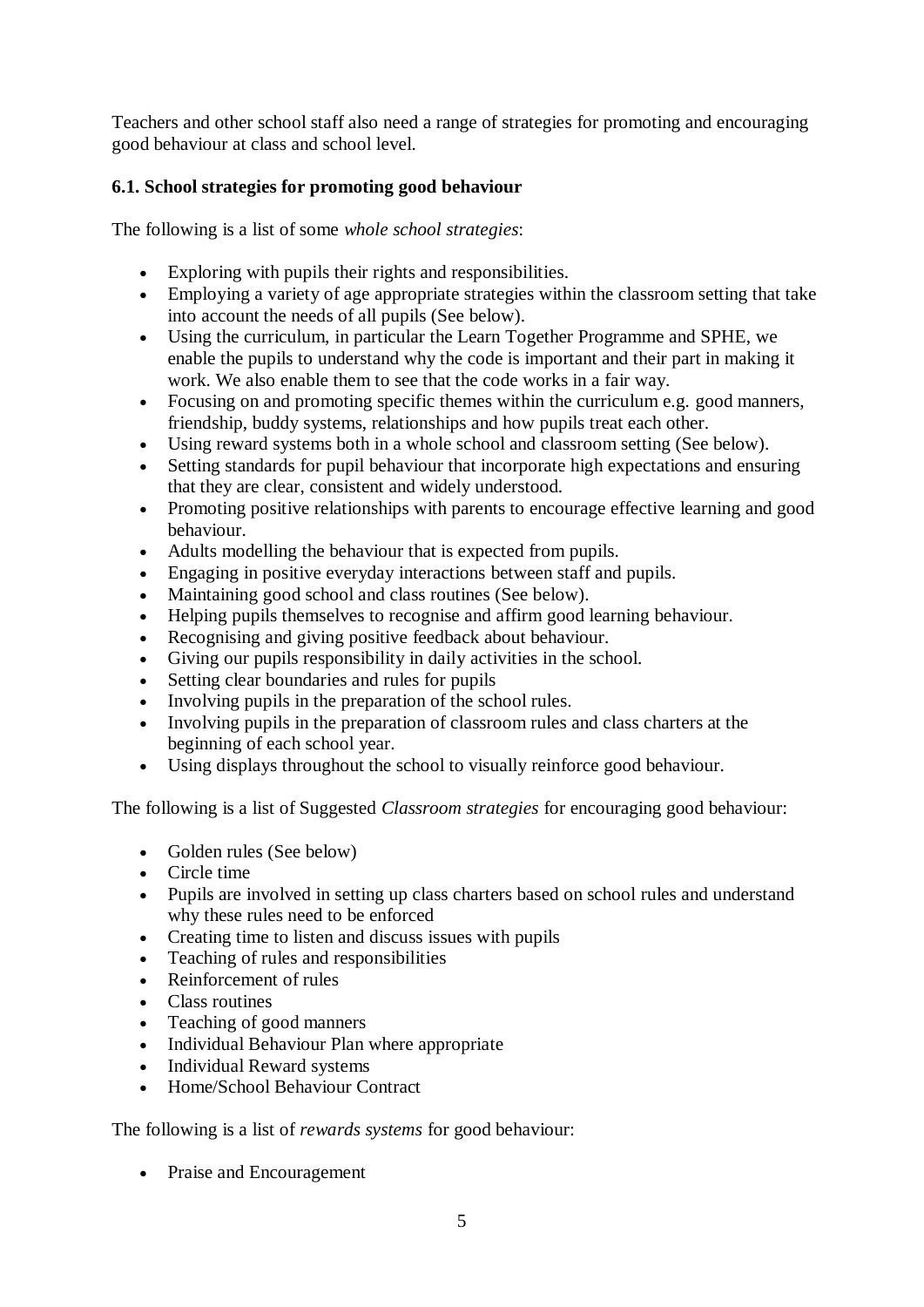- Students of the Week in the yard and in the classroom
- Golden Time (Activity session which takes place in all classes usually on Friday afternoon)
- Reward stickers, stars and stamps
- Best table e.g. Marble Jar on a class basis pupils are awarded marbles for good behaviour and get a special treat when the marble jar is full
- Individual Reward systems e.g. Sit beside a friend voucher- Lucky Dip- Note in Homework Journal- Good news note

## **Whole School and Classroom routines:**

The following is a list of some of the routines that the pupils are taught and or reminded of at the beginning of each school year and during the school year if the need arises.

#### Entering school / classroom each morning

- Entering the school grounds
- Entering the building in the morning
- Hanging up coats in classroom/Corridor
- Storing away school bags and lunch boxes
- Roll-call
- Getting chairs ready
- Explaining absences
- First Task (take out homework diary, prepare for homework correction, spelling test...)
- Speaking to teacher about notes from home, reply slips money, other issues
- Latecomers
- Morning activity time in classrooms
- Seating Arrangements
- Moving places regularly throughout the year
- Moving seats for various subject areas
- Use of seating in specific areas (e.g. at the computer)
- Seating of pupils on 'Time Out '
- Break-Times
- Movement in classroom when eating inside
- Routine for leaving class for yard
- Routine for rainy days
- Routine for entering classroom after break

#### Leaving the Classroom

- Leaving the classroom to go on a message
- Leaving the classroom to go to another room in the school
- Routine for visiting the office
- Fire drills
- Leaving the class for learning support or resource
- Lining up procedures which may include who lines up first e.g. class leader, table by table, with or without partners

#### Out of Class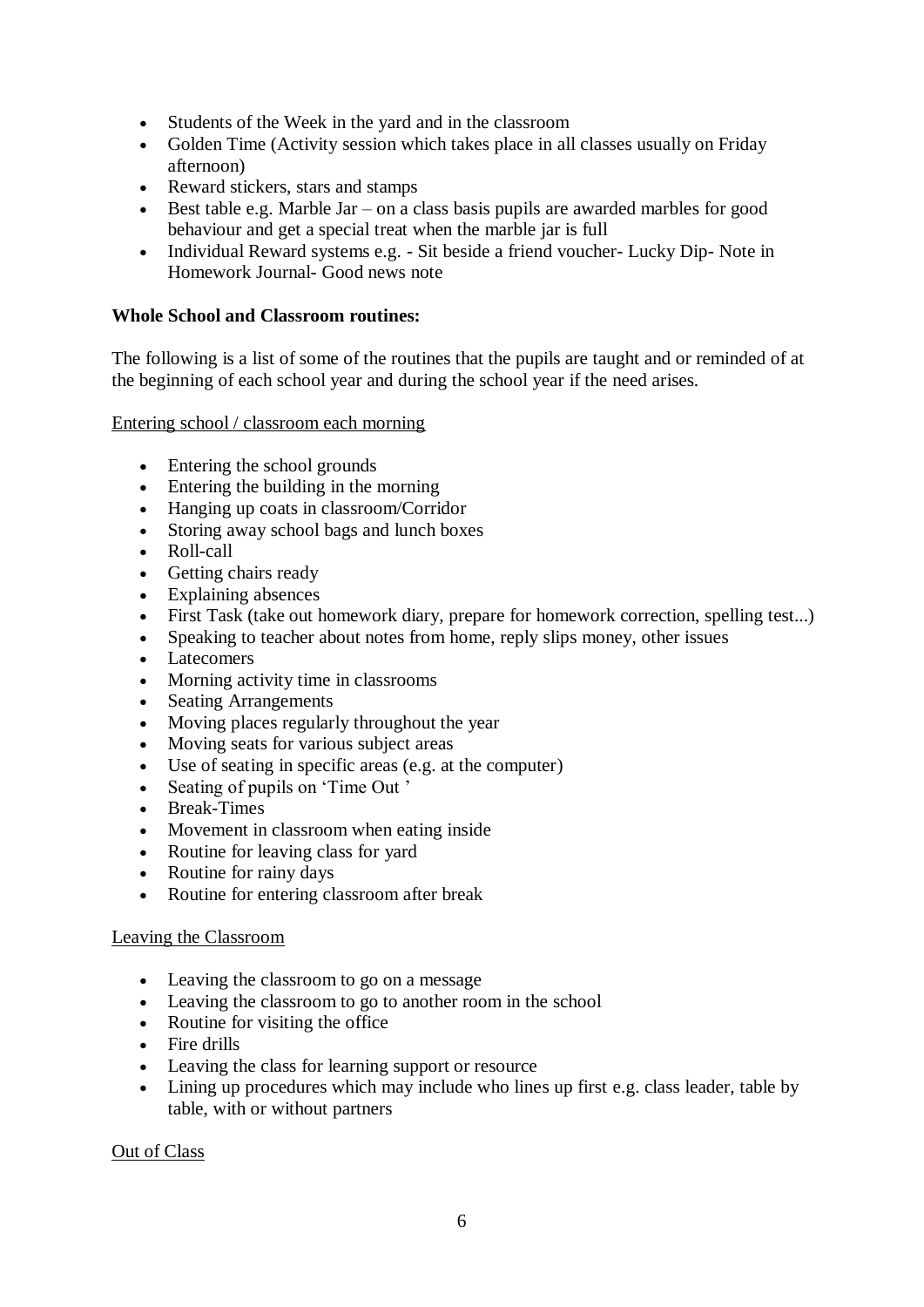- Playground; specific areas to play and playground rules (See below)
- Appropriate behaviour when moving around the school
- If leaving early reminding parent to sign out

#### Storage / Distribution of Materials

- Where materials/ textbooks for various subjects are stored
- Labelling of materials/textbooks
- Monitoring of materials/textbooks
- Distribution / collection of materials/textbooks

#### Class work

- Instructions for pupils
- Use of pen/pencil
- Talking during individual work
- Talking during small group work
- Moving into/out of groups
- Movement around the classroom
- Asking a fellow pupil for assistance
- Borrowing materials from teacher's desk
- How pupils get teacher's attention
- How the teacher gets all the pupils' attention
- Indicating when work is complete
- Early finishers what to do when assigned task is complete
- Submitting work for correction
- Handing back marked work
- Catching up with missed work
- Transitions between lessons
- Work for immediately after the break
- What pupils are to do if a visitor arrives to speak to the teacher
- Library; returning books and taking out new books

#### End of day

- Tidying up individual areas and packing bags
- Tidying up the classroom
- Retrieving coats/other belongings stored away
- Lining up to leave the class

#### Golden Rules

- We are gentle
- We don't hurt others
- We are kind and helpful
- We don't hurt anybody's feelings
- We listen
- We don't interrupt
- We are honest
- We don't cover up the truth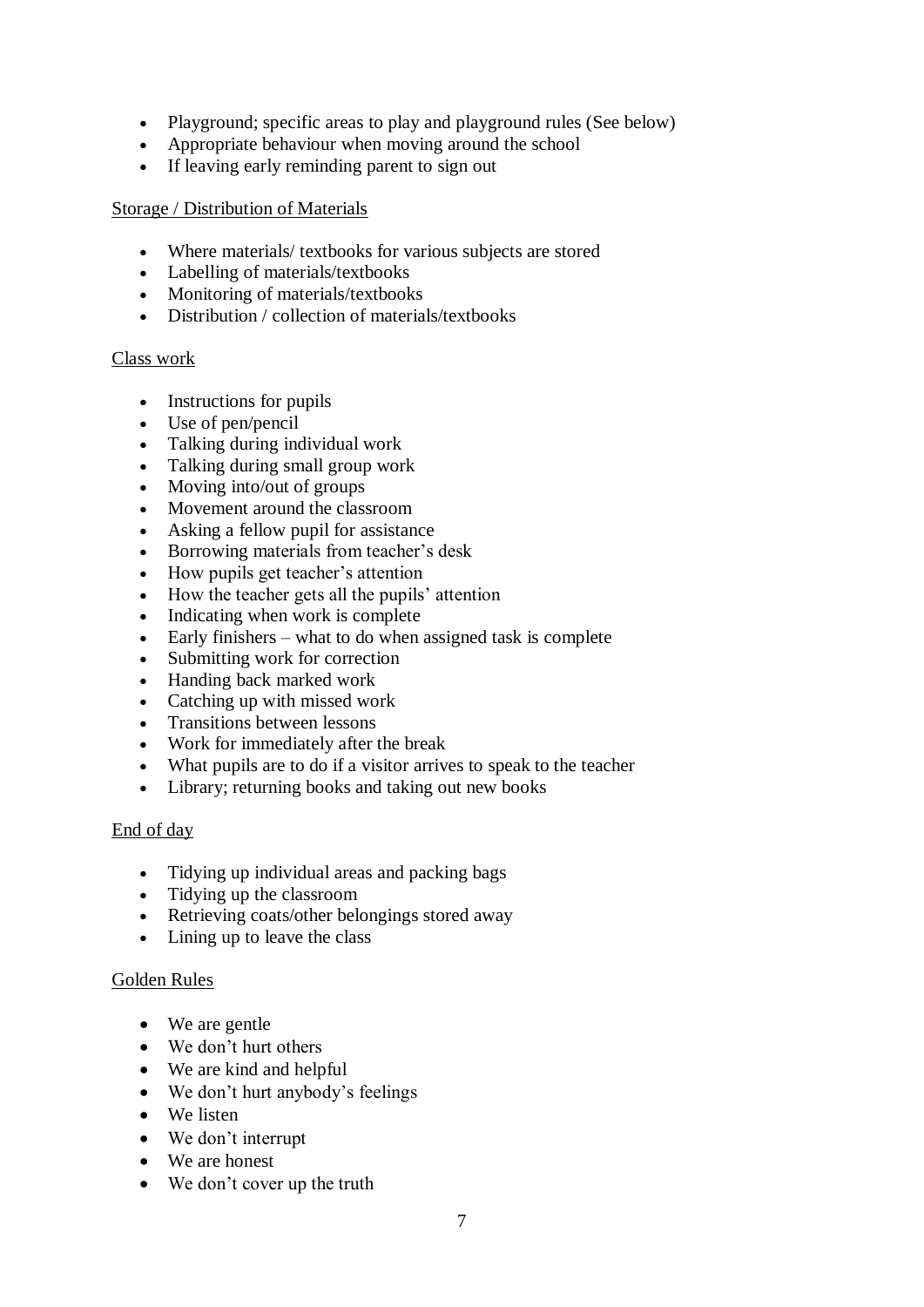- We work hard
- We don't waste our own or others' time
- We look after property
- We don't waste or damage things

#### Playground rules

- Chasing is to be "tip" only, no grabbing.
- When the bell rings, children freeze and then await instruction.
- Children walk to the line when called by the teacher on yard.
- Children are not to climb on railings.
- 'Time out' for infants needs to be instant if there is unsafe behaviour.
- 'Play-fighting' games are not allowed.
- Teams for chasing should be mixed.
- At the end of yard time the children are to line up quietly in a straight line in their class groups as directed by the teacher on duty.

## **7. Responding to Inappropriate Behaviour**

In, Dún Laoghaire ETNS a whole school approach is used in response to inappropriate behaviour. Elements of this approach include the use of a problem-solving approach when dealing with inappropriate behaviour, agreed ways of describing behaviour, a ladder of intervention, agreed arrangements for recording behaviour and the use of sanctions.

## **7.1. Problem Solving Approac**h

This is an approach used by the teacher and/or the school to respond to inappropriate behaviour using some or all of the following steps, not necessarily in the order outlined below.

- Gather information. Try to understand the context and the factors that may be affecting behaviour.
- Generate ideas about possible solutions that take account of the reasons why it may be happening.
- Decide and agree on specific strategies.
- Implement the agreed strategy consistently.
- Review progress: evaluate the impact and effectiveness of the intervention.
- Throughout, keep the relationship with the pupil as positive as possible; involve the pupil and parent.

## **7.2. Responding to bullying behaviour**

Bullying is prohibited in the Dún Laoghaire ETNS. The school has in place an Anti-Bullying Policy. In the event of an allegation of bullying taking place the procedures outlined in the Anti-Bullying Policy will be adhered to. The sanctions as outlined in this Code of Behaviour may be used in dealing with incidents of bullying. Bullying may be considered as a serious or gross misbehaviour

## **7.3. Examples of minor, serious and gross misbehaviours**

*7.3.1. Minor misbehaviours:*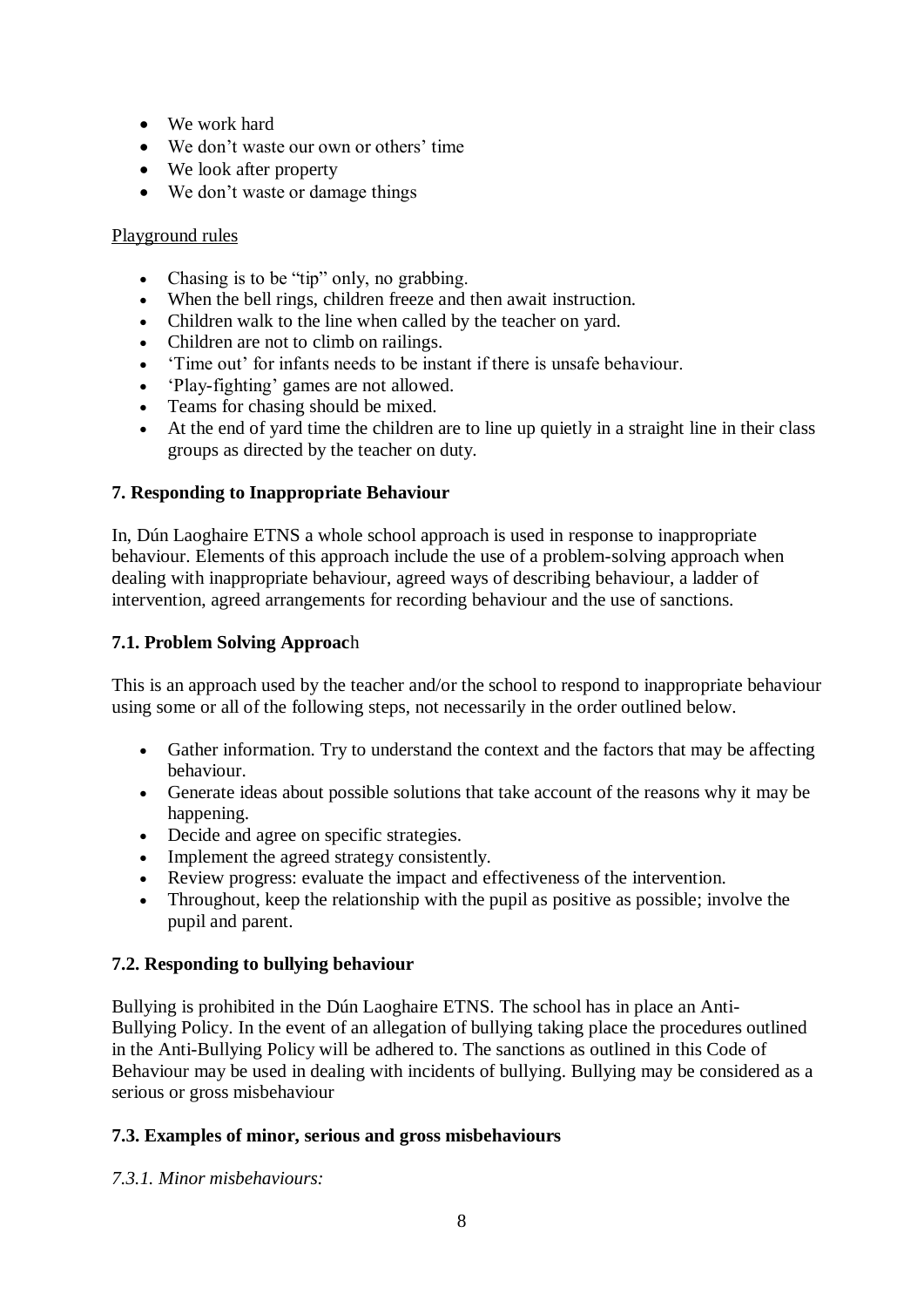- Breaking the agreed class rules including during lunchtime
- Interrupting class work which prevents others from learning
- Leaving seat without permission at lunch time
- Running in school building
- Leaving litter around the school
- Failing to line up correctly when requested to do so
- Being discourteous and unmannerly
- Not completing homework without good reason
- Isolated acts of disrespect/unkindness to any staff member/pupil/parent/visitor
- Isolated instances of being unable to abide by accepted conventions due to special educational/behavioural needs

#### *7.3.2. Serious misbehaviours*

- Regular acts of disrespect/unkindness to any member of the school community
- Regular instances of speaking out of turn, interrupting others and being inattentive
- Regularly preventing others from learning
- Deliberately refusing to co-operate with instructions
- Using a mobile phone during school hours
- Vandalism of school property
- Consistently not completing homework without good reason (age appropriate)
- Constantly disruptive in class
- Persistent minor misbehaviours
- Telling lies (age appropriate)
- Stealing
- Deliberately endangering self or fellow pupils during all school activities
- Damage to the property of another child/children (intentionally)
- Frequenting school premises after school hours without appropriate permission
- Leaving school premises during school day without appropriate permission
- Using unacceptable language
- Verbal abuse or discriminatory remarks
- Bringing weapons to school
- Inappropriate touching and displaying of body parts (age appropriate)

#### *7.3.3. Gross misbehaviours*

- Aggressive, threatening or violent behaviour towards any staff member/pupil/parent/visitor
- Any act of assault against any staff member/pupil/parent/visitor
- Damage to property (intentionally)

## **7.4. A Ladder of Intervention**

As part of the whole-school approach, there is an agreed ladder of intervention which the Principal and teachers use in response to inappropriate behaviour. The three levels at which intervention may take place are outlined below: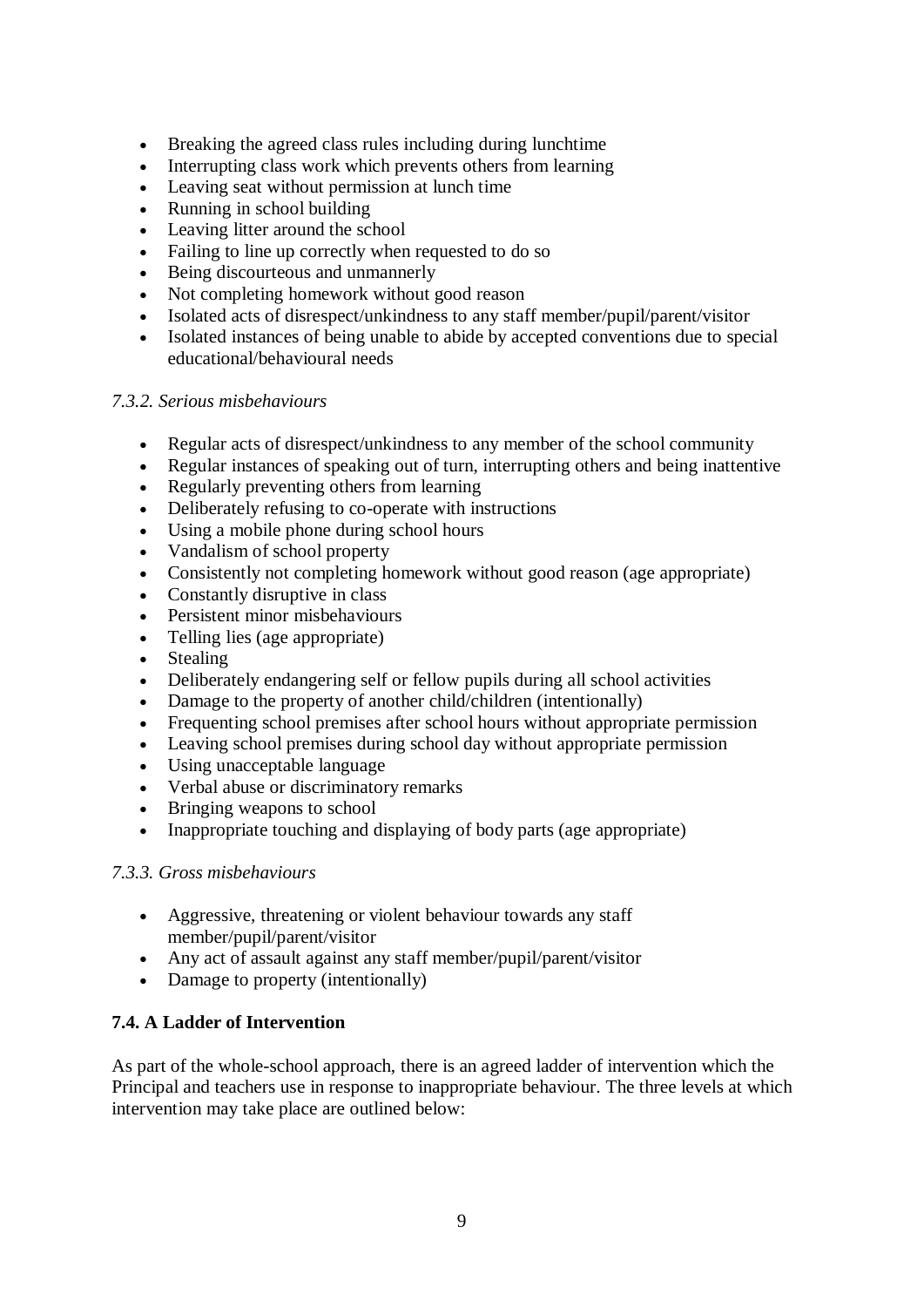- Support for all. Most pupils behave appropriately, with the help of consistent and clear rules and routines in class and in school. Occasional, minor misbehaviour should be attended to routinely and effectively through the skill of the classroom teacher.
- Additional support for some pupils. Some pupils need more active intervention to help them to manage their behaviour. Without additional help, they may be at risk of failing behaviourally, socially and educationally. Additional inputs or interventions might include:
	- o Referral to another teacher or adult who can work with the pupil
	- o Involving a care team (Senior members of staff)
	- o Setting targets for behaviour and monitoring them with the pupil in a supportive way
	- o Behaviour contracts
- Specialised support for a small minority of pupils: A small minority of pupils may show particularly challenging behaviour. They may have great difficulty in learning new behaviour and may not respond to low-level interventions. These pupils will need a sustained and systematic response involving the important adults in their lives, in school and at home. The Principal and staff will in so far as it is possible build good links with any local support services that may be able to assist in responding to the needs of a pupil with behavioural difficulties.

## **7.5. Sanctions: Strategies for dealing with misbehaviour**

The purpose of a sanction is to bring about a change in behaviour by:

- Helping pupils to learn that their behaviour is unacceptable
- Helping them to recognise the effect of their actions and behaviour on others
- Providing pupils the opportunity for reflection on their behaviour and its consequences
- Helping pupils (in ways appropriate to their age and development) to understand that they have choices about their own behaviour and that all choices have consequences
- Helping them to learn to take responsibility for their behaviour

A sanction may also:

- Reinforce the boundaries set out in the code of behaviour
- Signal to other pupils and to staff that their wellbeing is being protected.

In instances of more serious breaches of school standards, sanctions may be needed to prevent serious disruption of teaching and learning to keep the pupil, or other pupils or adults, safe.

#### **Sanctions:**

The following is a list of sanctions that are used not necessarily in the order outlined below.

- Verbal reprimand, in private where practicable, to include reasoning and advising how to improve.
- Misbehaviours at break time may result in 'Time Out' in the yard.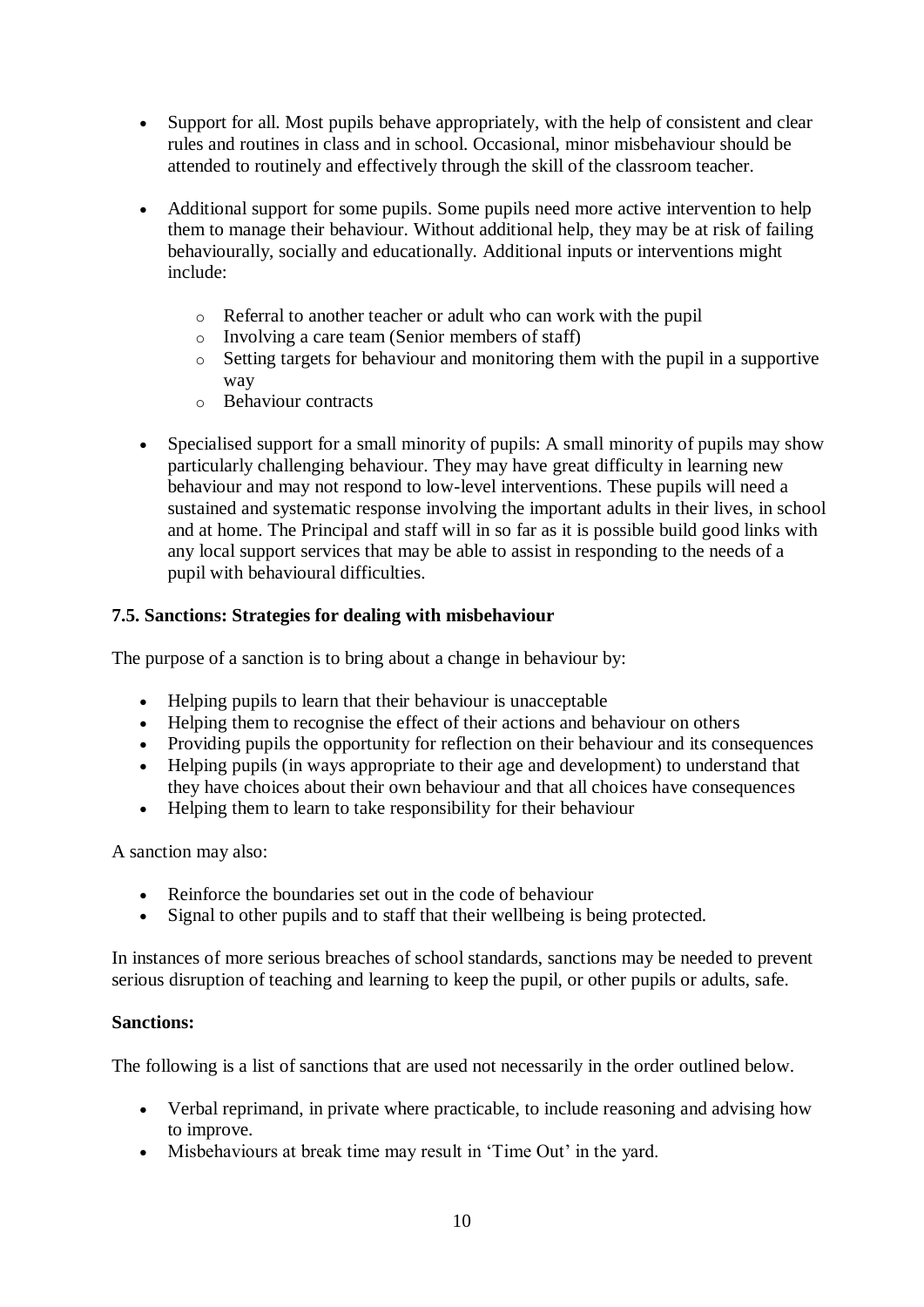- Withdrawal of privileges for example, golden time, football at yard time, extra yard time reward.
- Parents may be informed depending on the seriousness of the sanction.
- A pupil will not be deprived of access to a curricular area as a sanction. However if a pupil is misbehaving during a particular lesson they may be given a cooling off period in which they are removed from the lesson.
- The pupil is reprimanded and /or given 'Time Out' by being separated from peers in the classroom, either changing places with another pupil or moving to sit alone at a quiet desk. During this time they will still partake in class work.
- The pupil may be removed to a separate place for a "cool down" period. The pupil may be given class work during this time and/or be encouraged to reflect on their behaviour and or write about it.
- In the case of serious incidents a pupil may be removed from their class for a longer period.
- Pupil apologises sincerely (in writing where appropriate).
- Parents/guardians will generally be informed by letter or by a note in homework diary.
- Parents/guardians will be informed as soon as it is perceived that difficulties are developing with regard to their child's behaviour.
- Pupils are sent to the Principal for continually occurring or serious misbehaviours and/or a 'Discipline Note' will be issued (Appendix A).
- Personal contact may be made with parents by the teacher or the Principal in the form of a letter or a phone call.
- Parents/guardians may be requested to meet with the teacher and/or the Principal.
- Referral made by Principal to the Chairperson of the Board of Management to arrange a meeting between them and the parents.
- Referral to the Board of Management.
- In the event of a serious incident of misbehaviour or where a pupil is continuously disruptive he/she may be suspended by the Principal/ Board of Management for a minor fixed period (one to three school days).
- Expulsion. The school should have taken significant steps to address the misbehaviour, and be satisfied that they have exhausted all possibilities for changing the student's behaviour. There may be exceptional circumstances where the board forms the opinion that the student should be expelled for a first offence, e.g. actual violence or physical assault.

## **7.6. Recording Inappropriate Behaviour**

Inappropriate behaviour by a pupil or pupils may be recorded at each class level. Incidents of serious misbehaviour during break times must be reported by the teacher on yard duty to the class teacher at the end of yard time. Depending on the nature of the misbehaviour these records may include a description of the behaviour, the context of the behaviour, action taken and sanctions incurred, interventions tried if any and how the pupil has responded to them, and copies of any correspondence with parents. These records will be stored in a class folder which will be returned to the Principal at the end of each school year. The Principal will record and retain all records.

## **8. Suspension**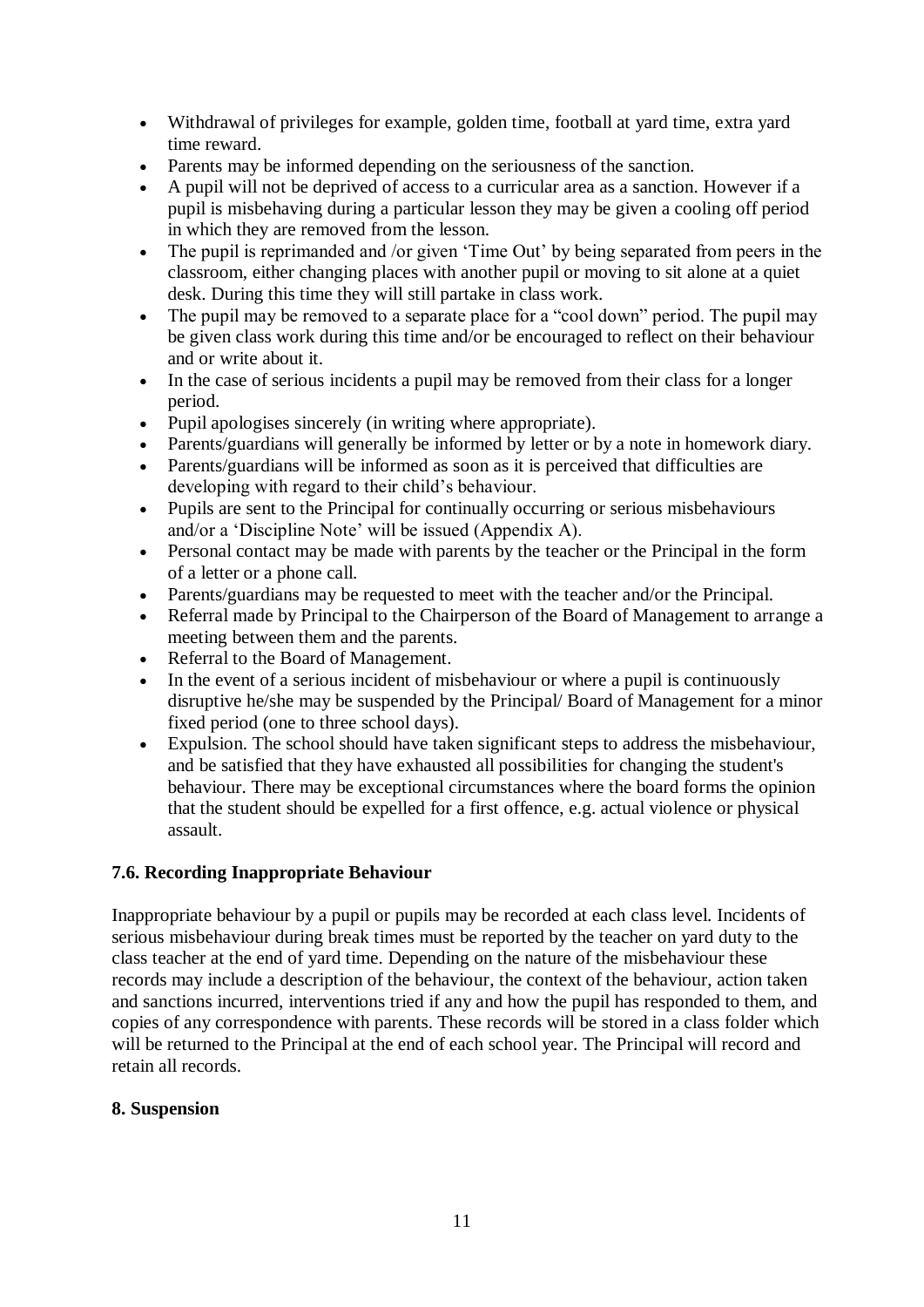Suspension is defined as "requiring the pupil to absent himself/herself from the school for a specified, limited period of school days ". During the period of a suspension, the pupil retains their place in the school.

# **8.1. Authority to Suspend**

The Board of Management of Dún Laoghaire Educate Together has delegated the authority to suspend a pupil to the Principal.

# **8.2. Grounds for Suspension**

- The pupil's behaviour has had a seriously detrimental effect on the education of other pupils.
- The pupil's continued presence in the school at this time constitutes a threat to safety.
- The pupil is responsible for serious damage to property.
- A single incident of serious misbehaviour may be grounds for suspension.

## **8.3. Procedures for Suspension**

Where a preliminary assessment of the facts confirms serious misbehaviour that could warrant suspension, the school will observe the following procedures:

- The pupil and their parents/guardians will be informed about the complaint, that it will be investigated and that it may result in suspension. Parents will be informed in writing and where practical by phone.
- The parents and pupil will be given an opportunity to meet with the Principal to discuss the incident and respond before any sanction is imposed.
- If a pupil and their parents/guardians fail to attend a meeting, the Principal will inform them in writing advising them of the gravity of the matter, the importance of attending a re-scheduled meeting and, failing that, the duty of the school authorities to make a decision to respond to the negative behaviour.
- Any decision to suspend will be given in writing to the parents.

## **8.4. Immediate Suspension**

In exceptional circumstances, the Principal may consider an immediate suspension to be necessary where the continued presence of the pupil in the school at the time would represent a serious threat to the safety of pupils or staff of the school, or any other person. Where an immediate suspension is considered by the Principal to be warranted for reasons of the safety of the pupil, other pupils, staff or others, a preliminary investigation will be conducted to establish the case for the imposition of the suspension. The formal investigation will immediately follow the imposition of the suspension. All of the conditions for suspension apply to immediate suspension. No suspension, including an immediate suspension, will be open-ended. In the case of an immediate suspension, parents will be notified, and arrangements will be made with them for the pupil to be collected. The school will have regard to its duty of care for the pupil. In no circumstances will a pupil be sent home from school without first notifying parents/guardians.

# **8.5 Appealing a Suspension**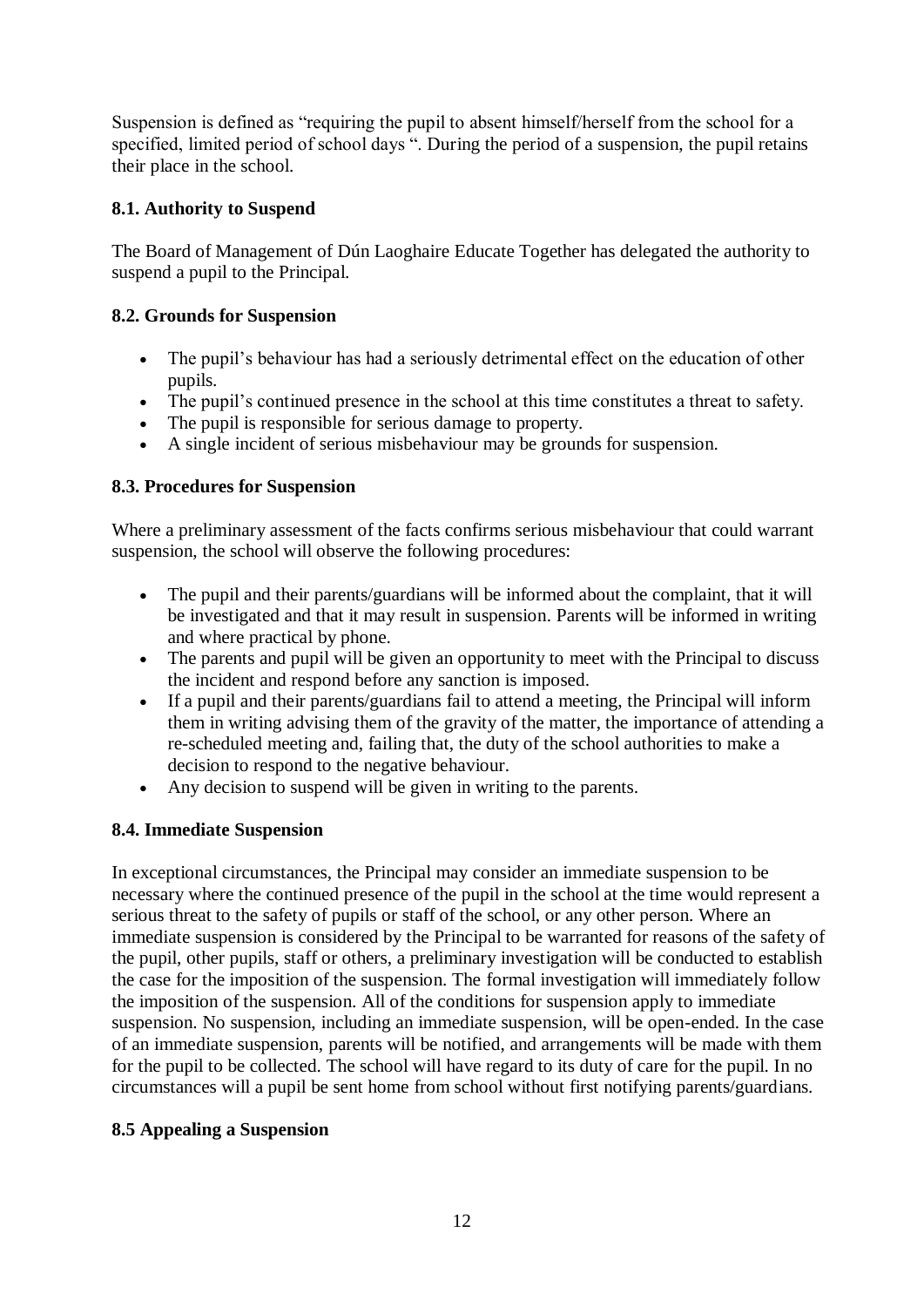The Board of Management has placed a ceiling of three days on any one period of suspension imposed by it. The Board will formally review any proposal to suspend a student, where the suspension would bring the number of days for which the student has been suspended in the current school year to twenty days or more. Any such suspension is subject to appeal under section 29 of the Education Act 1998

# **9. Expulsion**

A student is expelled from a school when a Board of Management makes a decision to permanently exclude him or her from the school, having complied with the provisions of section 24 of the Education (Welfare) Act 2000.

# **9.1 Authority to Expel**

The authority to expel a student is reserved to the Board of Management.

# **9.2. Grounds for Expulsion**

Expulsion of a student is a very serious step, and one that will only be taken by the Board of Management in extreme cases of unacceptable behaviour. A proposal to expel a student requires serious grounds such as:

- The student's behaviour is a persistent cause of significant disruption to the learning of others or to the teaching process.
- The student's continued presence in the school constitutes a real and significant threat to safety.
- The student is responsible for serious damage to property.

The grounds for expulsion may be similar to the grounds for suspension. In addition to factors such as the degree of seriousness and the persistence of the behaviour, a key difference is that, where expulsion is considered, the Board of Management will have tried a series of other interventions, and believe they have exhausted all possibilities for changing the student's behaviour.

## **9.3. Expulsion for a first offence**

There may be exceptional circumstances where the Board of Management forms the opinion that a student should be expelled for a first offence. The kinds of behaviour that might result in a proposal to expel on the basis of a single breach of the code could include:

- A serious threat of violence against another student or member of staff
- Actual violence or physical assault
- Supplying illegal drugs to other students in the school
- Sexual assault

## **9.4. Procedures for expulsion**

Where a preliminary assessment of the facts confirms serious misbehaviour that could warrant expulsion, the procedural steps will include: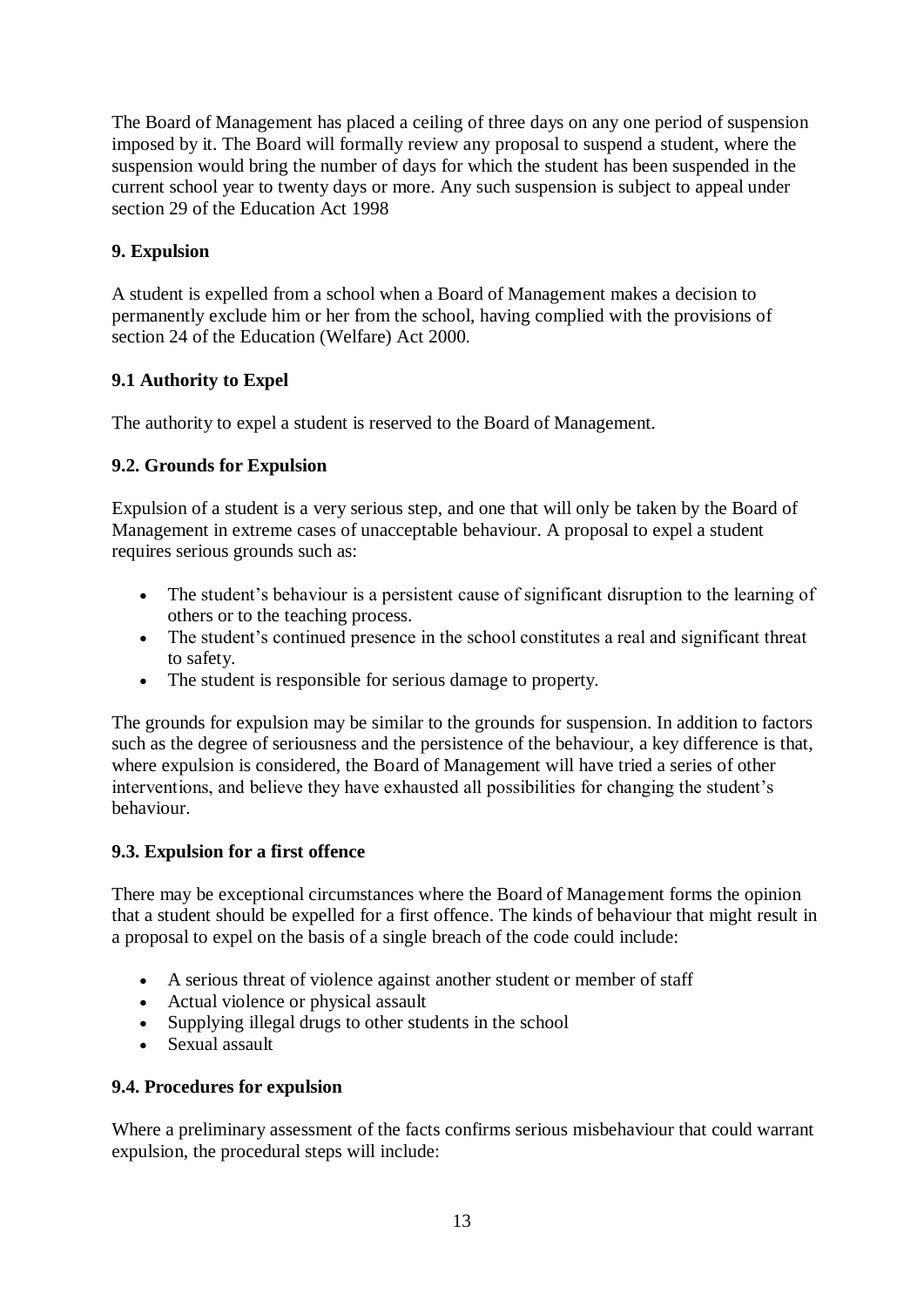- 1. A detailed investigation carried out under the direction of the Principal.
- 2. A recommendation to the Board of Management by the Principal.
- 3. Consideration by the Board of Management of the Principal's recommendation; and the holding of a hearing.
- 4. Board of Management deliberations and actions following the hearing.
- 5. Consultations arranged by the Educational Welfare Officer.
- 6. Confirmation of the decision to expel.

These procedures assume that the Board of Management is the decision-making body in relation to expulsions. It is a matter for the Board of Management to decide which of the tasks involved in these procedural steps requires separate meetings and which tasks can be accomplished together in a single meeting, consistent with giving parents due notice of meetings and a fair and reasonable time to prepare for a Board hearing.

Steps 1 to 6 as outlined above are detailed in "Developing a Code of Behaviour – Guidelines for Schools", issued by the National Educational Welfare Board (NEWB) Pages 83 – 86 will be followed. In the event of an appeal the appeals process under section 29 of the Education Act 1998 will be followed.

# **9.5. Review of use of Expulsion**

The Board of Management will review the use of expulsion in the school at regular intervals to ensure that its use is consistent with school policies, that patterns of use are examined to identify factors that may be influencing behaviour in the school, and to ensure that expulsion is used appropriately.

## **10. Implementing and Communicating the of Behaviour**

The code will be communicated to the school community in a variety of ways including:

- On the school website
- At Information Meetings for parents/guardians
- A link in the School Newsletter to the school website
- At Staff Meetings

# **RATIFICATION AND REVIEW:**

This policy was ratified by the Board of Management on  $28<sup>th</sup>$  August, 2017 and will be further reviewed in April 2018 or sooner if deemed necessary. This document will be discussed with all teachers at the beginning of each school year.

**\_\_\_\_\_\_\_\_\_\_\_\_\_\_\_\_\_\_\_\_\_\_\_\_\_\_\_\_\_\_\_\_\_\_\_\_ \_\_\_\_\_\_\_\_\_\_\_\_\_\_\_\_\_\_\_\_\_\_\_\_\_\_\_\_\_\_\_\_\_\_\_ Principal:** Anne Marie Lillis School Chairperson: Paddy Monahan

**Date: 28th August 2017 Date: 28th August 2017**